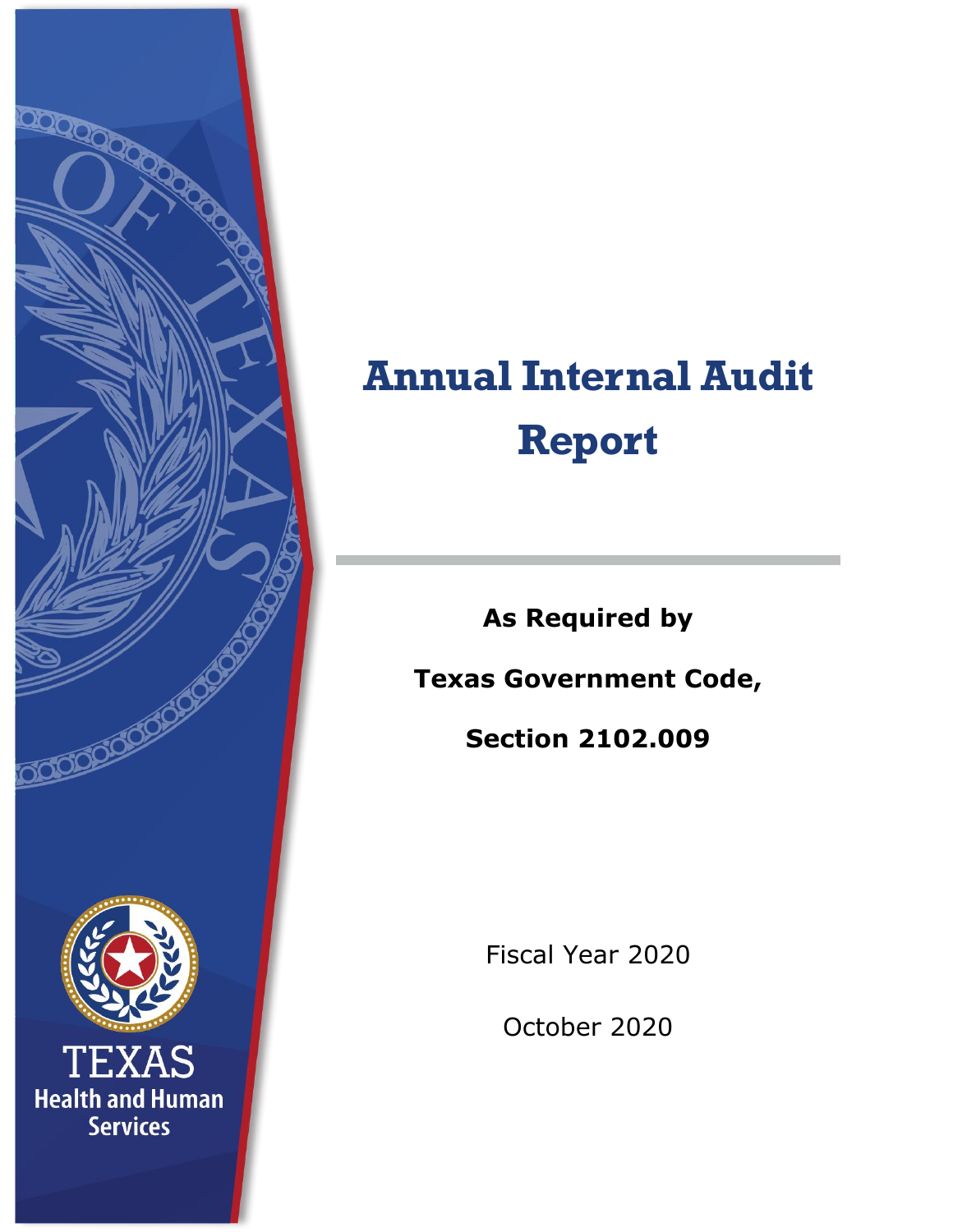# **Table of Contents**

| 1. Compliance with Texas Government Code, Section 2102.015: Posting<br>the Internal Audit Plan, Internal Audit Annual Report, and Other Audit |  |  |  |  |
|-----------------------------------------------------------------------------------------------------------------------------------------------|--|--|--|--|
|                                                                                                                                               |  |  |  |  |
| Health and Human Services System (HHSC and DSHS)3                                                                                             |  |  |  |  |
|                                                                                                                                               |  |  |  |  |
|                                                                                                                                               |  |  |  |  |
| Explanation of Deviations from 2020 Internal Audit Plan4                                                                                      |  |  |  |  |
| 3. Consulting Services and Nonaudit Services Completed 6                                                                                      |  |  |  |  |
|                                                                                                                                               |  |  |  |  |
|                                                                                                                                               |  |  |  |  |
| Provider Finance - Long Term Services and Support (LTSS) 7                                                                                    |  |  |  |  |
|                                                                                                                                               |  |  |  |  |
| Cost Allocation Process - Skilled Professional Medical Personnel (SPMP)9                                                                      |  |  |  |  |
|                                                                                                                                               |  |  |  |  |
|                                                                                                                                               |  |  |  |  |
|                                                                                                                                               |  |  |  |  |
|                                                                                                                                               |  |  |  |  |
|                                                                                                                                               |  |  |  |  |
| 6. External Audit Services Procured in Fiscal Year 2020 15                                                                                    |  |  |  |  |
|                                                                                                                                               |  |  |  |  |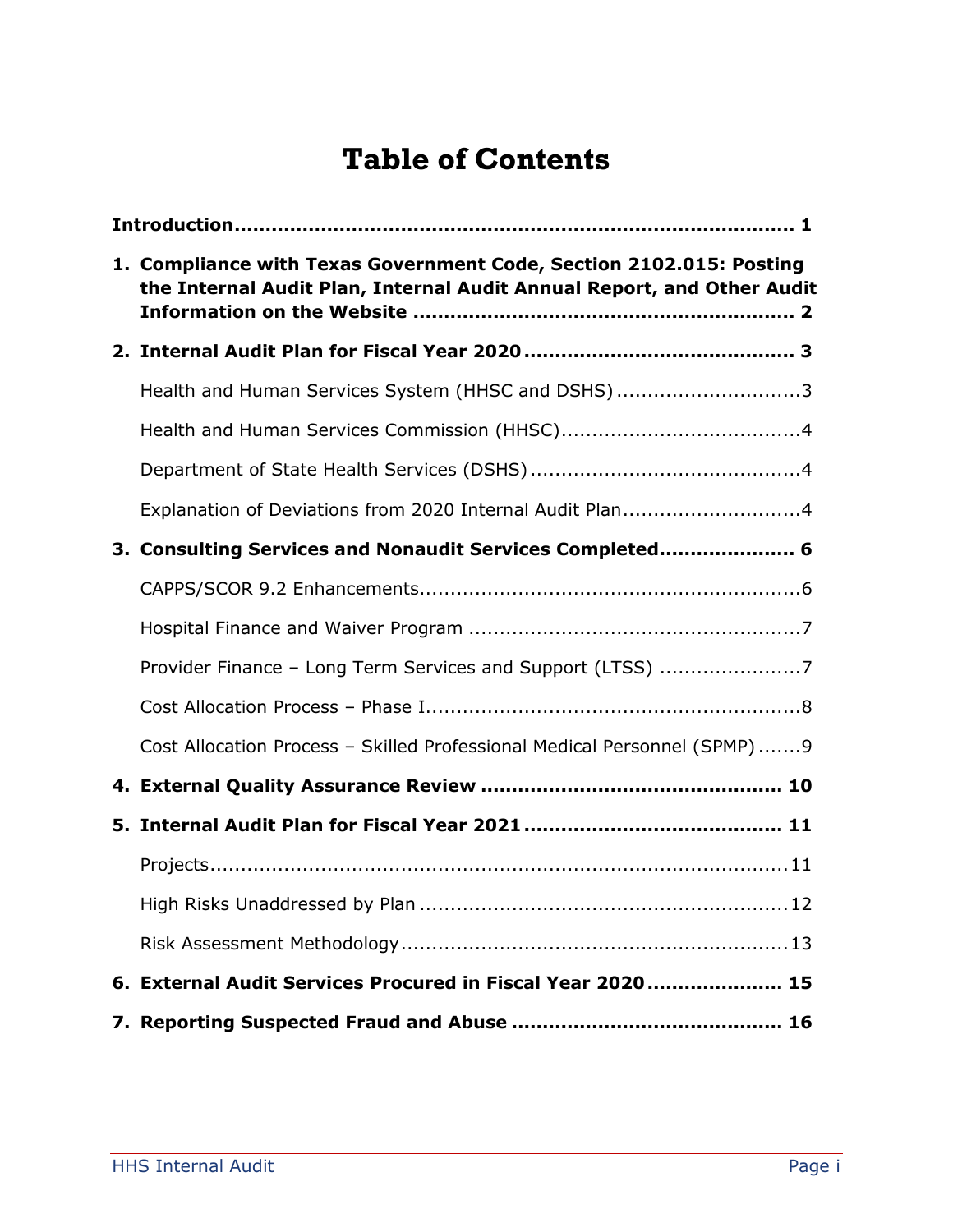## <span id="page-2-0"></span>**Introduction**

The Fiscal Year 2020 Annual Internal Audit Report for the Texas Health and Human Services (HHS) Internal Audit Division (HHS Internal Audit) is provided in accordance with the [Texas Internal Auditing Act](https://statutes.capitol.texas.gov/Docs/GV/pdf/GV.2102.pdf) requirements for internal auditors to prepare and distribute an annual report of activities and complies with the guidelines set forth by the State Auditor's Office. HHS Internal Audit completed audit work and provided management with information and analyses to assist in initiating improvements to operations and to strengthen internal controls. In addition to audit work, HHS Internal Audit provided advice and assistance on governance, risk management, and controls, and management actively engages HHS Internal Audit as they continue to work toward more effective and efficient processes in the agency.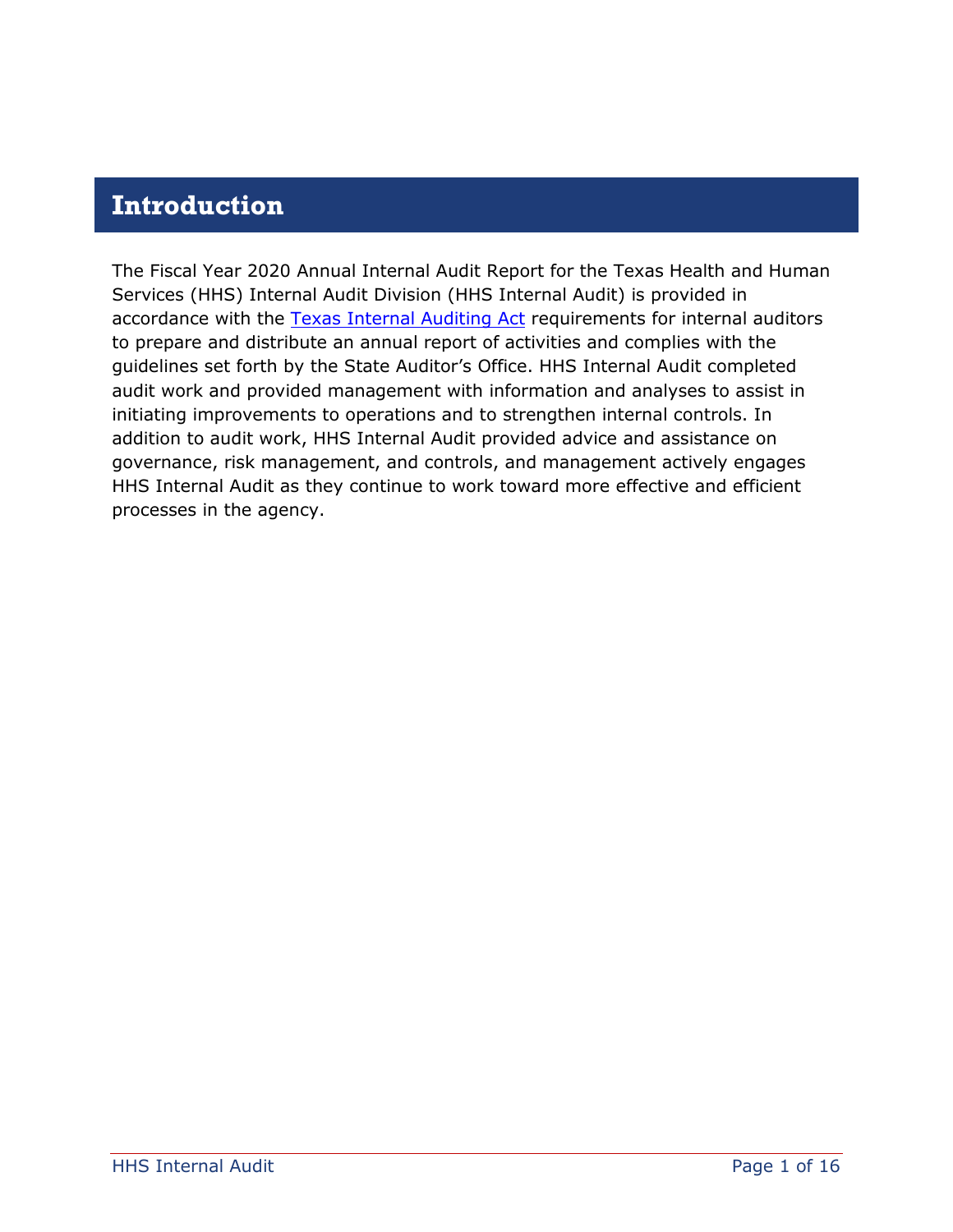# <span id="page-3-0"></span>**1.Compliance with Texas Government Code, Section 2102.015: Posting the Internal Audit Plan, Internal Audit Annual Report, and Other Audit Information on the Website**

Texas Health and Human Services posts the approved audit plan and the Annual Audit Report to the [Reports and Presentations](https://hhs.texas.gov/laws-regulations/reports-and-presentations/search-results?title=audit) page of the HHS public home page within 30 days of approval as required by statute. The [Fiscal Year 2021 Audit Plan](https://hhs.texas.gov/sites/default/files/documents/laws-regulations/reports-presentations/2020/internal-audit-plan-fy2021.pdf) signed by the Executive Commissioner and Director of Audit and Compliance on September 4, 2020, was posted to the Reports and Presentations page in September 2020. The [Fiscal Year 2019 HHS System Internal Audit Annual](https://hhs.texas.gov/sites/default/files/documents/laws-regulations/reports-presentations/2019/internal-audit-annual-report-fy-2019.pdf) Report dated October 2019 was posted to the Reports and Presentations page in October 2019. Based on the results of the internal quality assessment, HHS Internal Audit improved processes to ensure updates to the HHS Internal Audit Plan are posted to the Reports and Presentations page of the HHS public home page within 30 days of approval. The second FY2020 Audit Plan update was posted timely.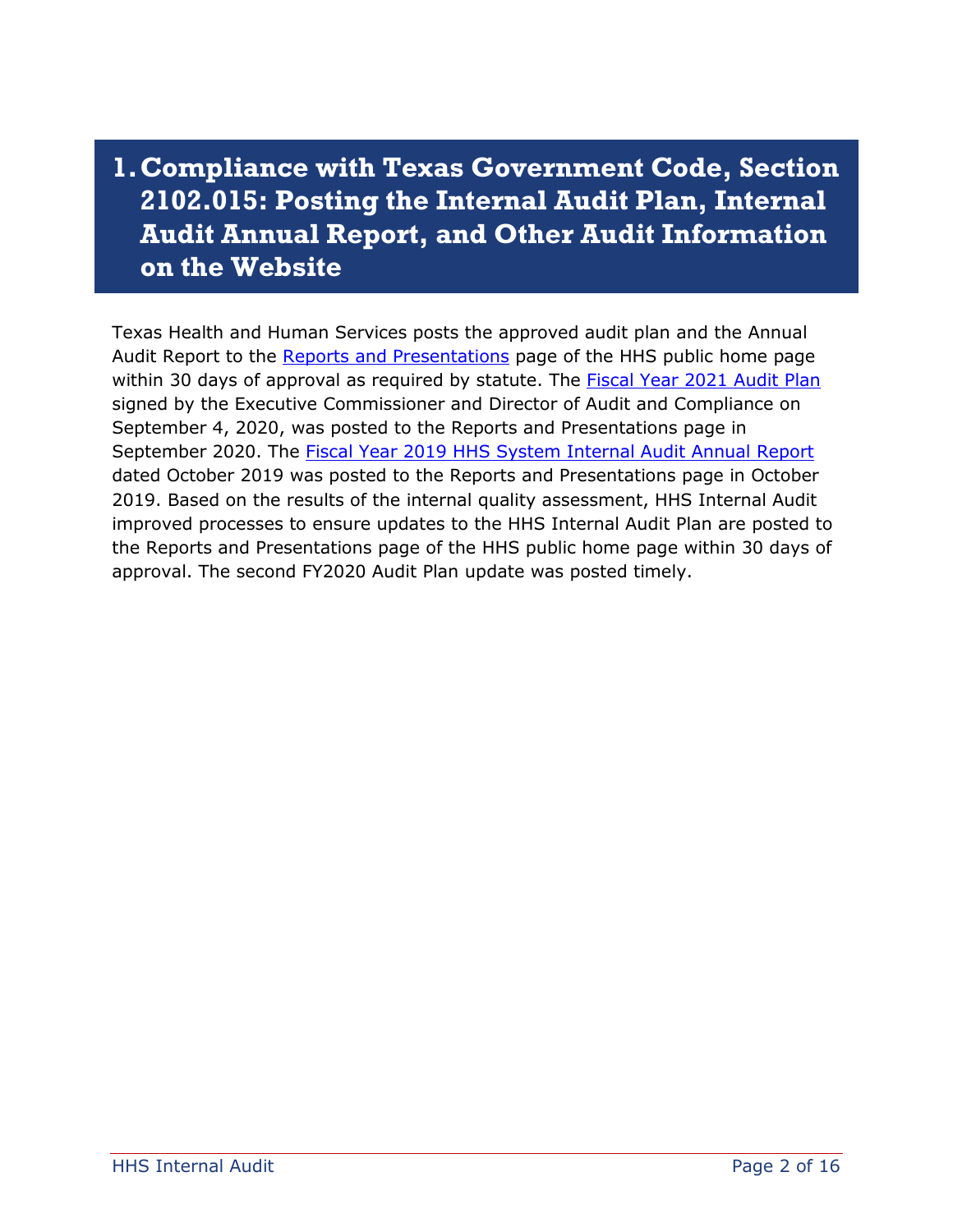# <span id="page-4-0"></span>**2.Internal Audit Plan for Fiscal Year 2020**

## <span id="page-4-1"></span>**Health and Human Services System (HHSC and DSHS)**

| <b>Report Number</b> | <b>Audit/Project Name</b>                                                           | <b>Report Date</b>                          |
|----------------------|-------------------------------------------------------------------------------------|---------------------------------------------|
| 19-01-020            | Protected Health Information for<br>Select Systems (formerly Health<br>Record Data) | April 30, 2020                              |
| 19-01-016            | Criminal Background Checks (formerly October 21, 2019<br><b>Background Checks)</b>  |                                             |
| 19-01-027            | <b>Contract Expenditures</b>                                                        | Reporting - Expected<br>November 2020       |
| 19-01-023            | <b>Inventory Processes</b>                                                          | February 11, 2020                           |
| $20 - 01 - 019$      | <b>Information Security Office Exceptions</b>                                       | Planning - Expected<br>February 2021        |
| $20 - 01 - 017$      | <b>Network Access for Terminated</b><br><b>Employees</b>                            | August 14, 2020                             |
| $20 - 01 - 018$      | Data Use Agreements                                                                 | September 30, 2020                          |
| $20 - 01 - 014$      | Regional Human Resources Policies<br>and Procedures                                 | Cancelled - See<br><b>Explanation Below</b> |
| $20 - 01 - 022$      | <b>Decommissioned Systems</b>                                                       | July 20, 2020                               |
| $20 - 01 - 015$      | IT Preparedness for Malware Threats<br>and Malicious Software                       | Reporting - Expected<br>October 2020        |
| $20 - 01 - 008$      | <b>PCS Approvals</b>                                                                | June 5, 2020                                |
| 20-01-009            | Substance Use Disorder Contracts                                                    | June 3, 2020                                |
| $20 - 01 - 020$      | <b>Office of Civil Rights</b>                                                       | Fieldwork - Expected<br>November 2020       |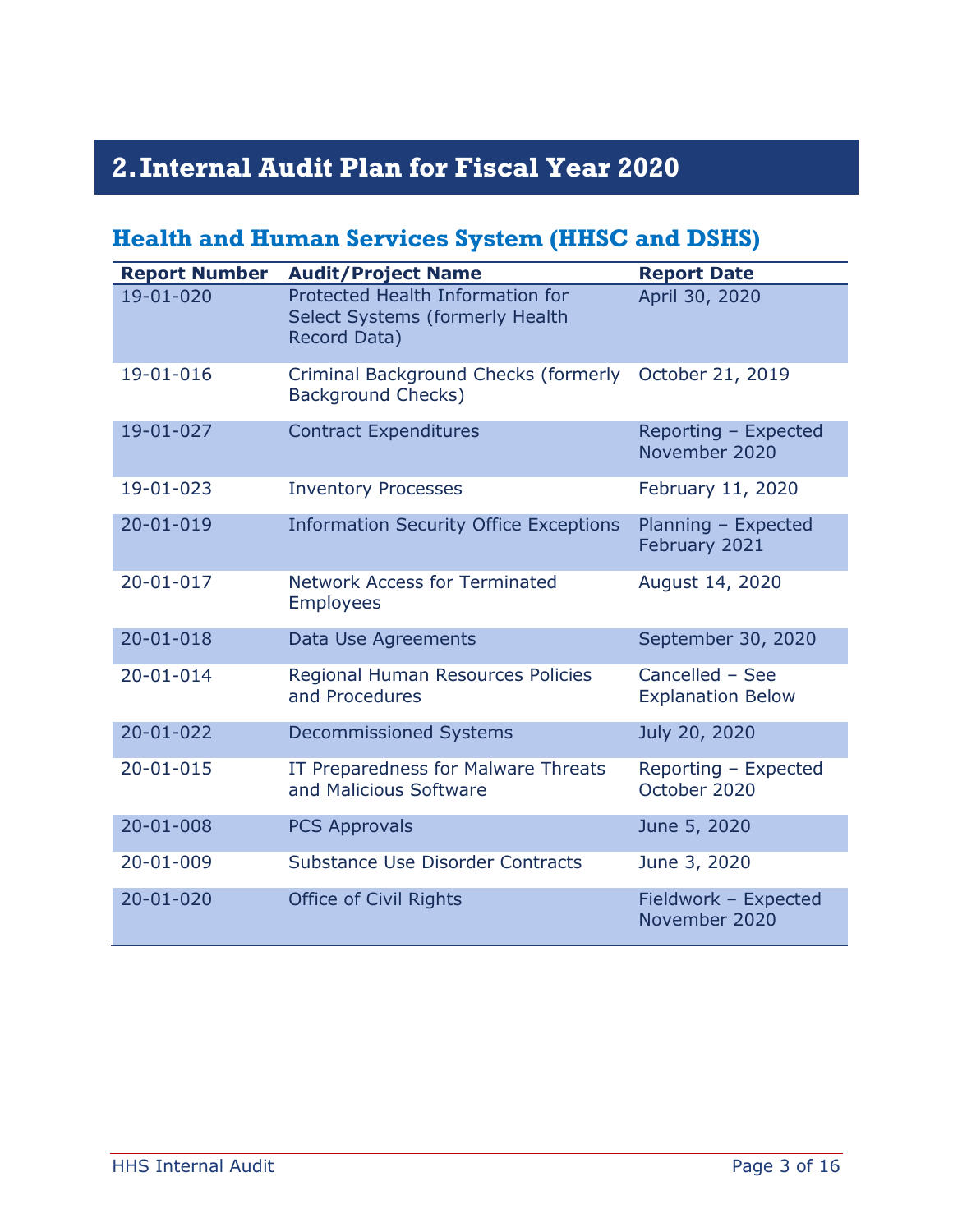| <b>Report Number</b> | <b>Audit/Project Name</b>                                            | <b>Report Date</b>                    |
|----------------------|----------------------------------------------------------------------|---------------------------------------|
| 19-01-025            | Construction                                                         | December 10, 2019                     |
| $20 - 01 - 027$      | Office of Inspector General's Benefits<br>Program Integrity          | September 16, 2020                    |
| $20 - 01 - 029$      | Rate Analysis - School Health and<br><b>Related Services (SHARS)</b> | Fieldwork - Expected<br>December 2020 |
| $20 - 01 - 023*$     | Access and Eligibility Services'<br><b>Community Access</b>          | Fieldwork - Expected<br>December 2020 |
| $20 - 01 - 030$      | Circular C-061 External Data Sharing<br>Compliance                   | Planning - Expected<br>February 2021  |

## <span id="page-5-0"></span>**Health and Human Services Commission (HHSC)**

\*Project was paused during the fiscal year and has since resumed. Audited area required all available resources to ensure efficient response to COVID-19.

## <span id="page-5-1"></span>**Department of State Health Services (DSHS)**

| <b>Report Number</b> | <b>Audit/Project Name</b>                                 | <b>Report Date</b>                                       |
|----------------------|-----------------------------------------------------------|----------------------------------------------------------|
| 19-01-022            | Maternal and Child Health Grant<br>Management             | January 27, 2020                                         |
| $20 - 01 - 031*$     | Consumer Protection - Business Filing<br>and Verification | Planning - Expected<br>March 2021                        |
| Cancelled            | <b>Tuberculosis Program Services and</b><br>Coordination  | Cancelled - See<br><b>Explanation Below</b>              |
| 20-01-016            | <b>DSHS Pharmacy</b>                                      | On Hold (COVID-19<br>Response) - Expected<br>August 2021 |

\*Project was paused during the fiscal year and has since resumed. Audited area required all available resources to ensure efficient response to COVID-19.

## <span id="page-5-2"></span>**Explanation of Deviations from 2020 Internal Audit Plan**

As noted below in Section V. Internal Audit Plan for Fiscal Year 2021, the HHS Internal Audit risk assessment process is a perpetual process. As a result, the audit plan may change quarterly due to more frequent identification of, and response to,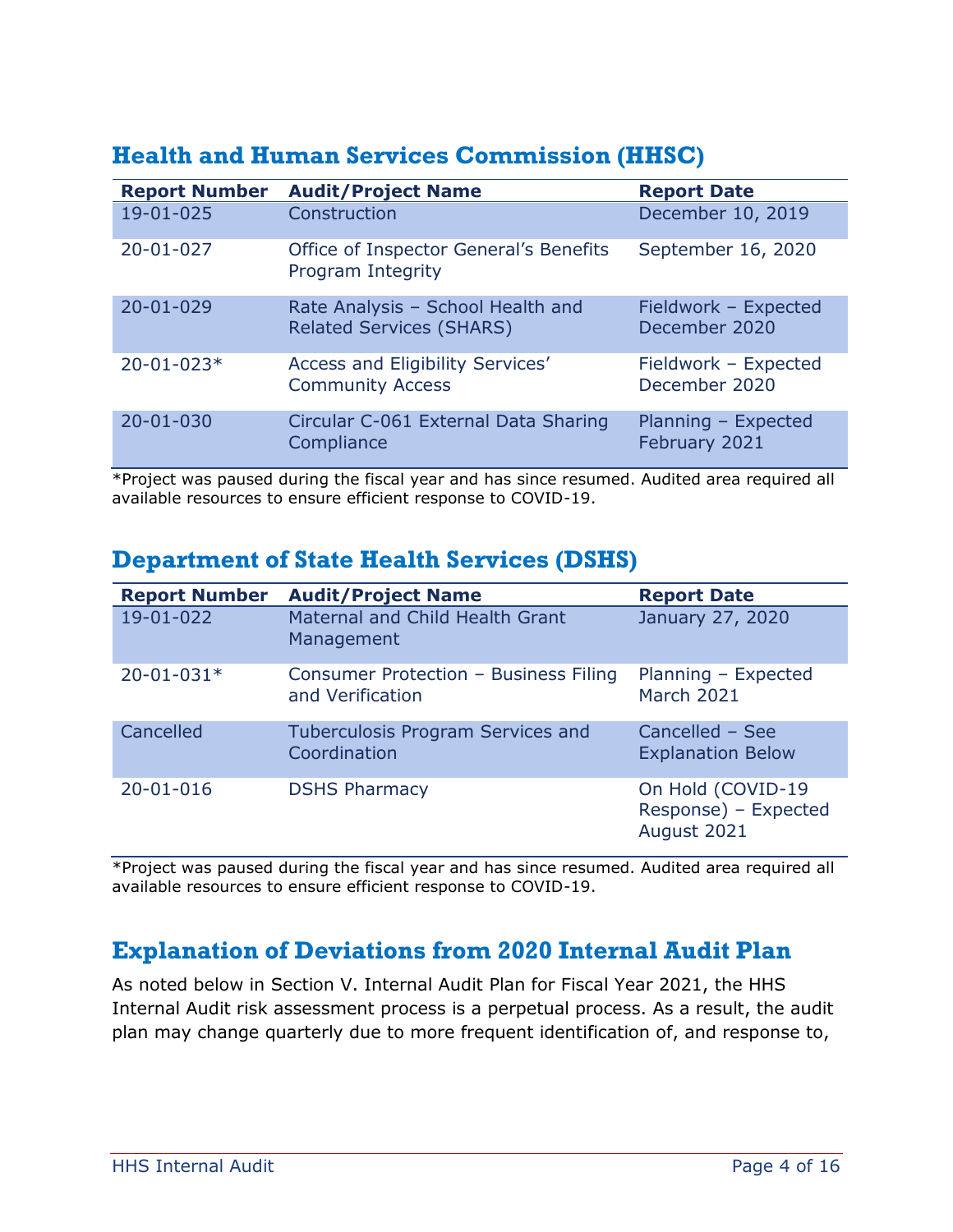shifts in risk. The following projects were removed from the FY2020 Audit Plan for the following reasons:

- *Regional Human Resources Policies and Procedures*: COVID-19 response is required at the regional level. An audit could impede the ability to quickly respond to COVID-19.
- *Tuberculosis Program Services and Coordination*: COVID-19 response is required by the DSHS. This project would involve assessing regional coordination efforts and it is not feasible to complete this work as the regions are heavily involved in COVID-19 efforts.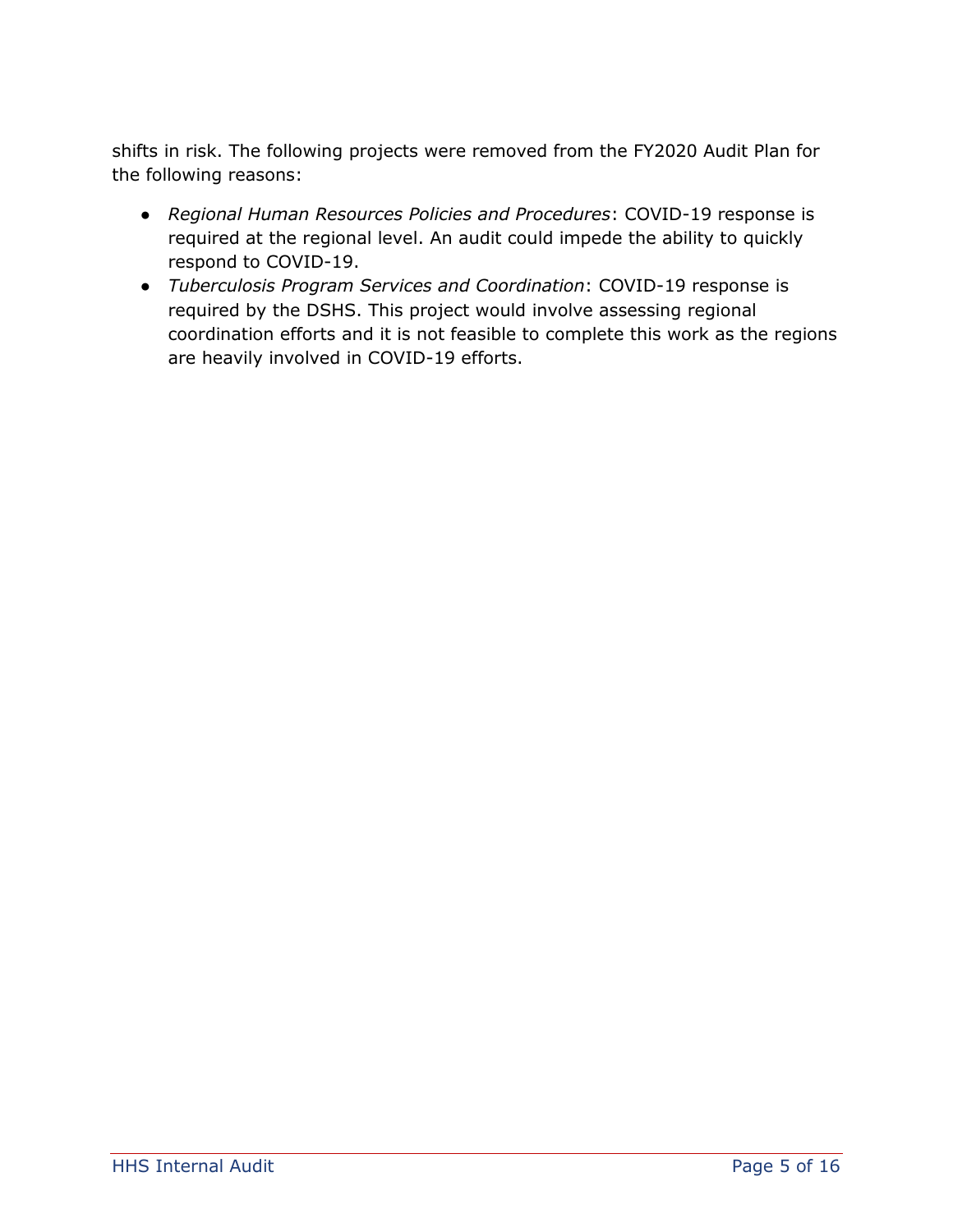# <span id="page-7-0"></span>**3.Consulting Services and Nonaudit Services Completed**

HHS Internal Audit staff presented on the audit process, risk assessment, and control frameworks at staff meetings and leadership academies as requested by management. In addition, HHS Internal Audit completed the following consulting services during fiscal year 2020:

| <b>Report Number</b> | <b>Project Name</b>                                                                                                                     | <b>Completion Date</b> |
|----------------------|-----------------------------------------------------------------------------------------------------------------------------------------|------------------------|
| 19-04-026            | Centralized Accounting and<br>Payroll/Personnel System<br>(CAPPS)/System of Contract Operation<br>and Reporting (SCOR) 9.2 Enhancements | September 2019         |
| 19-04-028            | Hospital Finance and Waiver Program                                                                                                     | September 2019         |
| $20 - 04 - 010$      | Rate Analysis - Long-Term Services and<br>Support (LTSS)                                                                                | December 2019          |
| 20-04-024            | Cost Allocation Process - Phase I                                                                                                       | <b>July 2020</b>       |
| 20-04-025            | <b>Cost Allocation Skilled Professional</b><br><b>Medical Personnel (SPMP)</b>                                                          | <b>March 2020</b>      |
| 20-00-000            | <b>Management Assistance</b>                                                                                                            |                        |
|                      | <b>Analysis of Open-Ended Contracts</b>                                                                                                 | November 2019          |
|                      | STAR+PLUS Procurement Review                                                                                                            | <b>March 2020</b>      |
|                      | <b>STAR+PLUS Email Review</b>                                                                                                           | <b>March 2020</b>      |
|                      | <b>DSHS COVID Lab Reporting Process</b>                                                                                                 | May 2020               |

#### <span id="page-7-1"></span>**CAPPS/SCOR 9.2 Enhancements**

**Objective:** Review process enhancements relating to SCOR and CAPPS Financials 9.2 to identify risks or gaps that could be addressed by management prior to implementation.

**Scope:** Any enhancements made to current workflows and anticipated changes to the SCOR and CAPPS Financials 9.2 systems.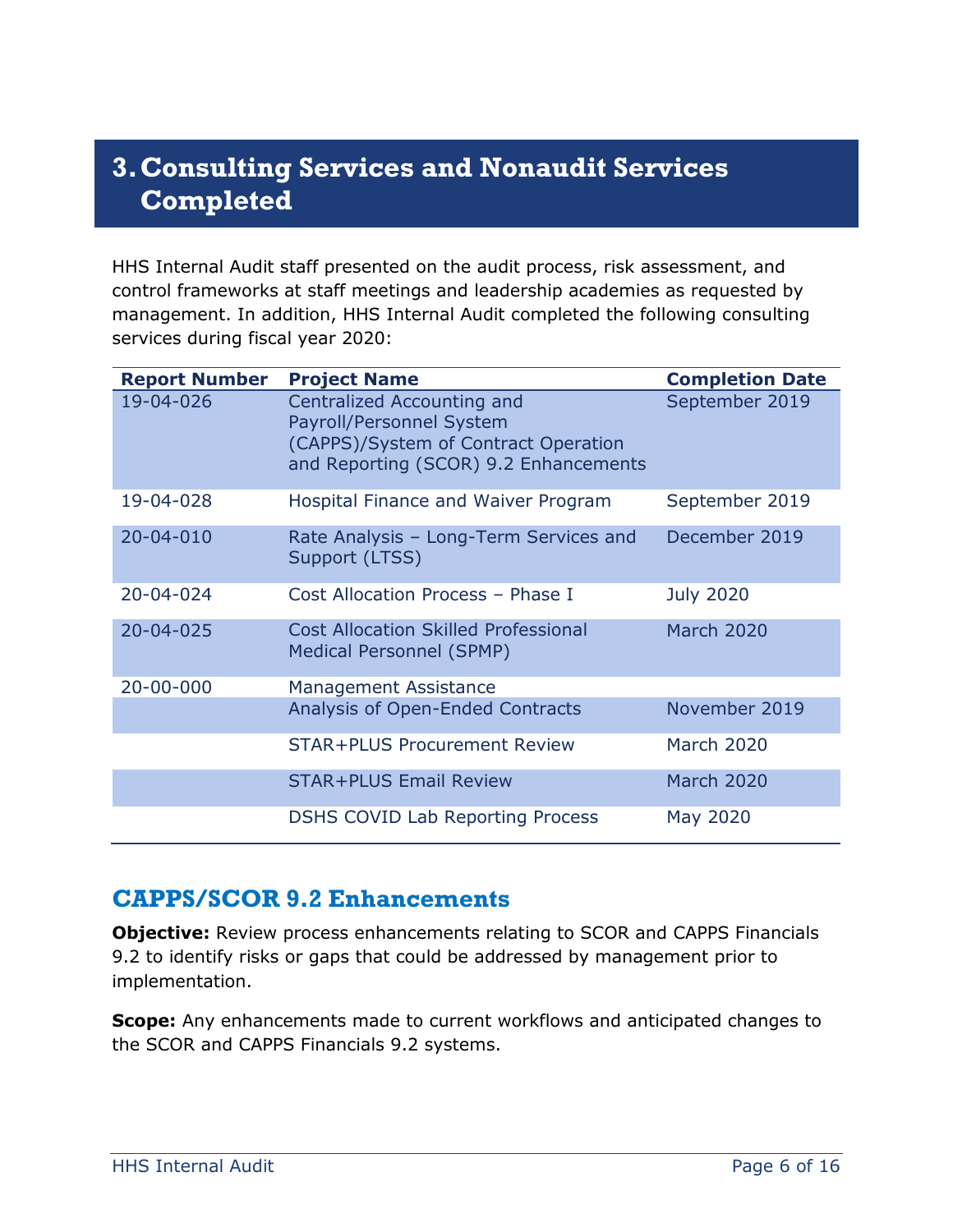#### **Observations and Results:**

- Design and coding modification approvals were not completely populated.
- Training materials allowed users to receive certification of completion without meeting certain criteria (such as answering review questions).
- Training for certain roles was in development.

## <span id="page-8-0"></span>**Hospital Finance and Waiver Program**

**Objective:** Review the system requirements for quarterly reporting of Local Provider Participation Fund (LPPF) to Centers for Medicare and Medicaid Services and identify risks, gaps, other opportunities for improvement that could be addressed by management before implementation.

**Scope:** Current Code of Federal Regulations related to the Local Provider Participation Fund reporting and documentation processes.

#### **Observations and Results:**

- Potential 42 Code of Federal Regulations §433.74 compliance gaps were identified and suggestions to address the gaps were communicated.
- Suggestions were offered to improve the system in development to collect information from local governments on LPPFs.

## <span id="page-8-1"></span>**Rate Analysis – Long Term Services and Support**

#### **Objectives:**

- Review LTSS processes for development of rates and identify areas for improvement based on any misalignment of risks and controls; and
- Perform a risk assessment of LTSS Programs to help prioritize areas to improve the quality assurance and quality control processes.

**Scope:** Current processes for rates developed using cost reports, models, and combination of the two methodologies for all LTSS programs listed on the HHS website as of October 1, 2019.

#### **Observations and Results:**

Objective 1: Review of LTSS processes for development of rates identified three main areas for improvement:

1. *Quality Control* – The Quality Review Checklist could include relevant/detailed review items tailored to LTSS processes and Quality Review procedures could be developed for consistent use of the checklist.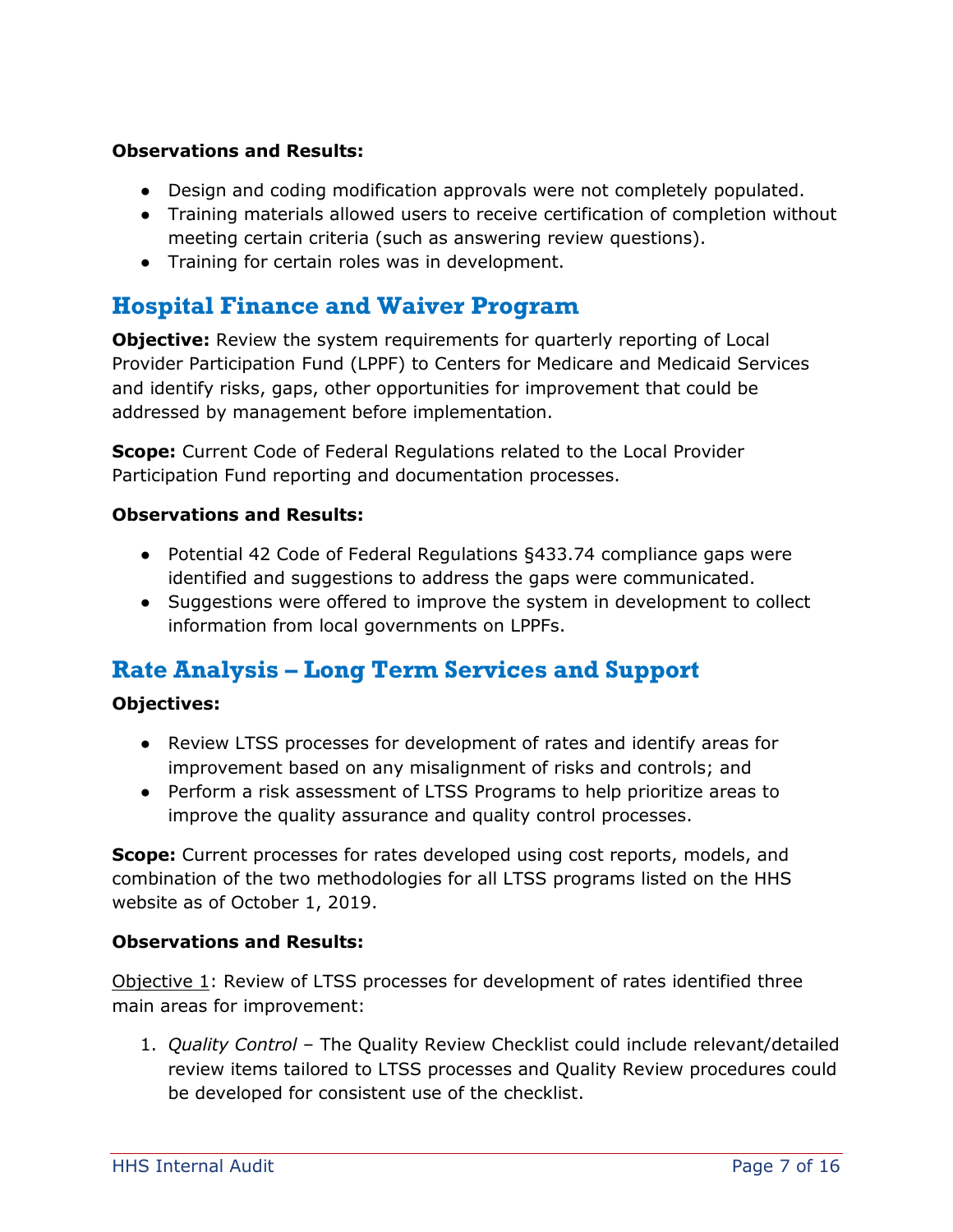- 2. *Documentation* Procedures for documentation and organization of key documents within shared drive and SharePoint could be developed, access to resources and records could be limited to authorized individuals, and accountability for custody and use of resources and records could be assigned and maintained.
- 3. *Internal Control System*  Standardized policies and procedures could be developed for LTSS rates using management knowledge and legislation documents, meetings could be held throughout the rate development process to obtain approval of logic used and guidance, and succession and contingency plans and training could be created.

Objective 2: The audit team performed a risk assessment of the LTSS programs to help prioritize areas to improve the quality assurance and quality control processes. The assessment considered the following seven factors:

- Are there any issues with the program's rates?
- How old is the program?
- How many clients are enrolled to the program?
- How many rates for different services are developed for the program?
- How complex is the rate development method for the program?
- Does information/method used for this program affect other programs?
- How many funding sources does this program have?

Based on the results of the risk assessment performed, the following programs were identified as potentially high-risk areas:

- 1. Home and Community Based Services
- 2. 24-Hour Residential Child Care & Supervised Independent Living
- 3. Community Living Assistance & Support Services
- 4. Texas Home Living
- 5. Nursing Facility Rehabilitative & Specialized Services

## <span id="page-9-0"></span>**Cost Allocation Process – Phase I**

**Objective:** Review support for selected HHS administrative costs and determine the reasonableness of the cost allocation methodologies based on services performed.

**Scope:** Thirty-four departments within the Office of Chief Operating Officer, Financial Services, Information Technology Services, Performance, System Support Services, and Transformation and Innovation.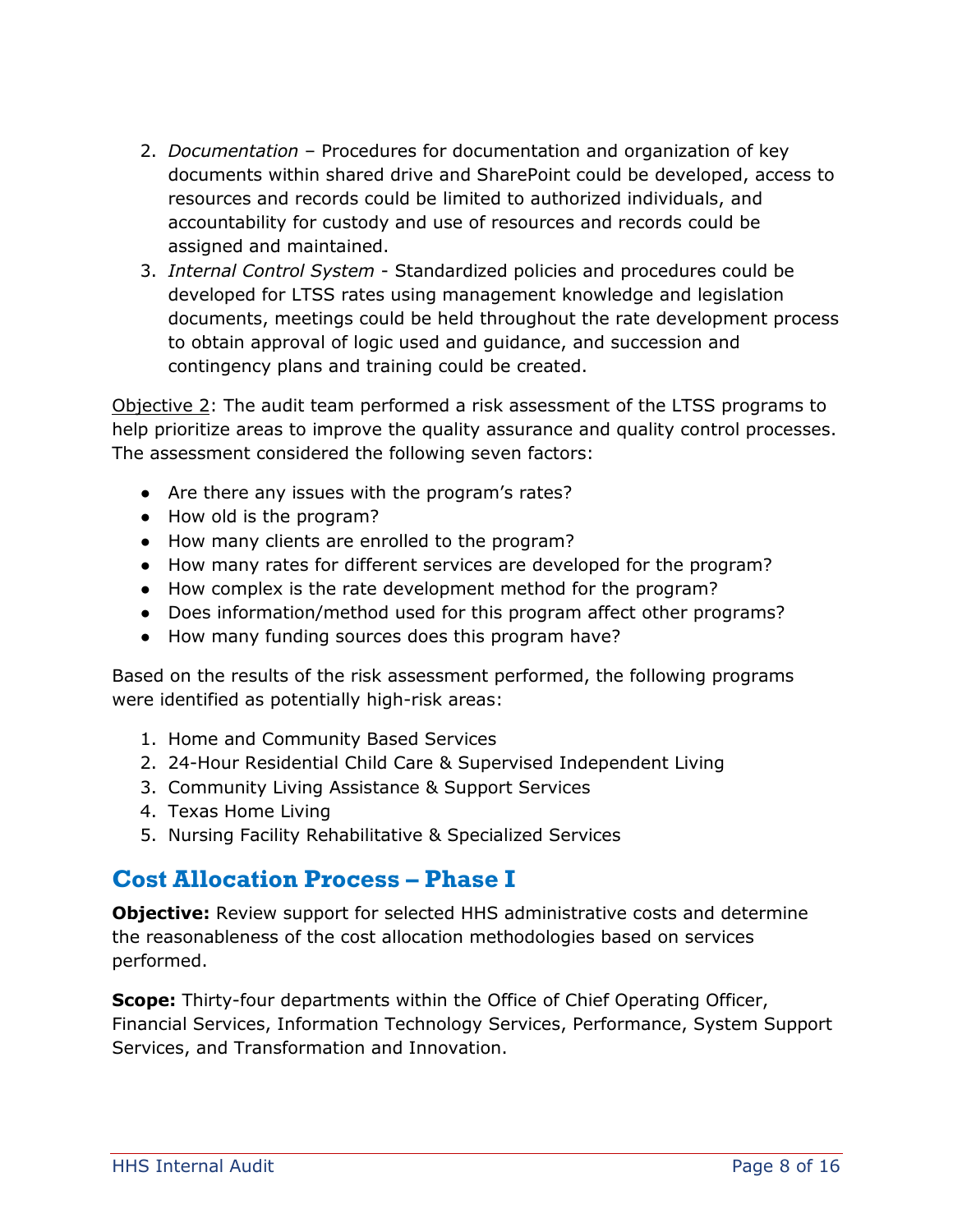#### **Observations and Results:**

- *Department Cost Allocation Method Review* Of the 34 HHSC departments reviewed, alternatives to further enhance alignment of cost allocation with services and work performed were developed for 27 departments.
- *General Items for Consideration* Costs associated with direct services and a proportionate share of indirect costs could be calculated separately as an alternative cost allocation method. This would require a documented agreement amongst HHSC, DFPS, and DSHS management regarding direct and indirect costs. Additionally, transparency and communications in the cost allocation process could be improved.
- *Monthly Invoice and Assessment Review*  HHSC management could strengthen accounting processes and controls to ensure amounts within the invoices and assessments are complete and accurate.
- *HHSC, DFPS, and DSHS Cost Plan Comparison* Of the 33 HHSC departments compared with DFPS/DSHS departments, 24 departments shared similar cost allocation methods as DFPS. Only two departments shared similar cost allocation methods as DSHS. Some differences were affected by the organizational structure differences between agencies, which made it harder to compare equivalent functions.

## <span id="page-10-0"></span>**Cost Allocation Process – SPMP**

**Objective:** Review the timekeeping process for skilled professional medical personnel to identify potential gaps in the cost allocation procedures.

**Scope:** Limited to Office of Inspector General personnel (OIG).

#### **Observations and Results:**

- Timekeeping records that show different tasks performed by OIG's SPMP were not available for review.
- Potential gaps in the SPMP cost allocation procedures could not be determined as no individual with historical knowledge or any supporting documentation could be located.
- Consultants were hired to review HHSC's SPMP cost allocation in August 2017 including OIG, but recommendations have not yet been implemented.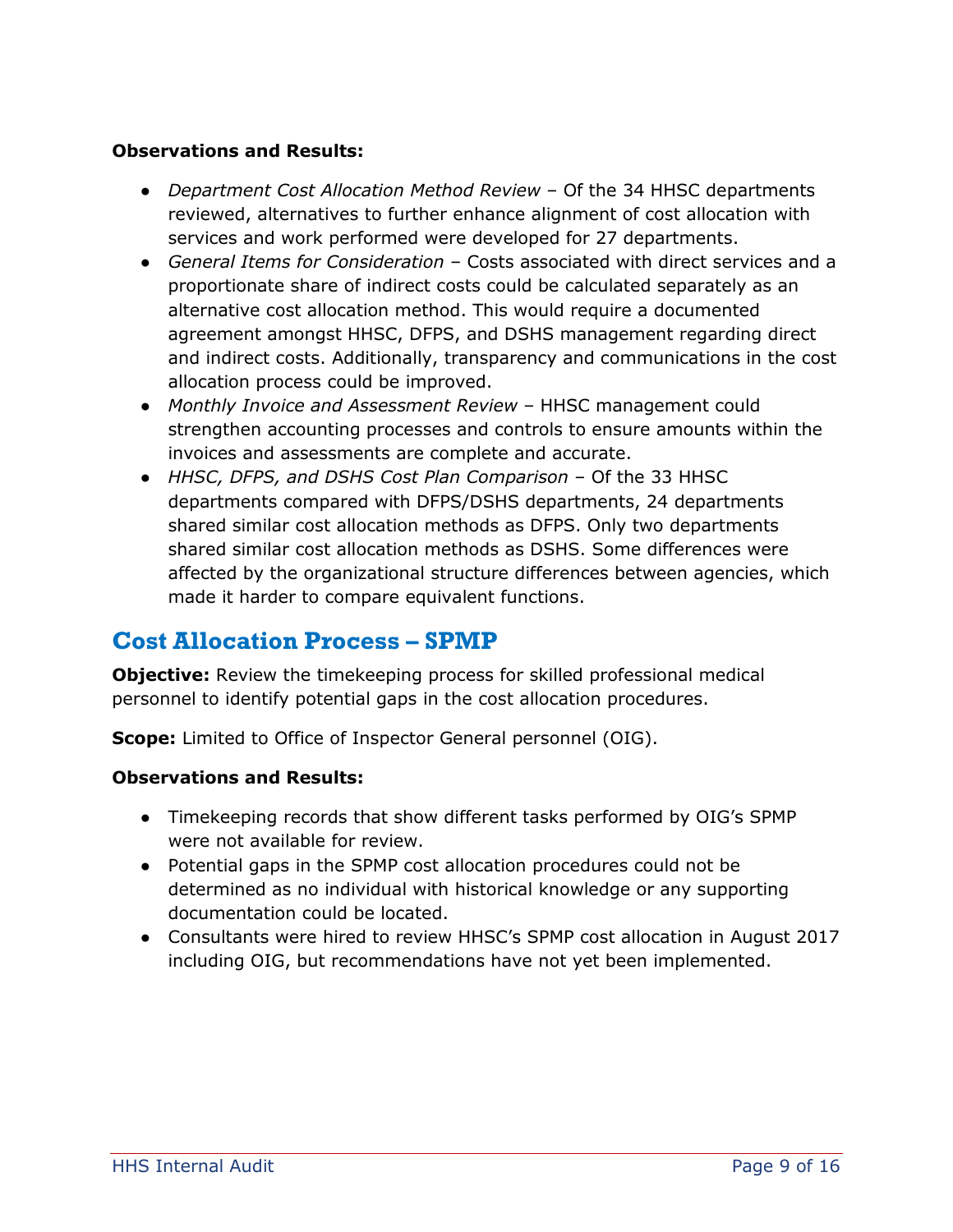## <span id="page-11-0"></span>**4.External Quality Assurance Review**

The HHS Internal Audit External Quality Assurance Review was completed in August 2019, by Postlethwaite & Netterville, a state contracted vendor. Excerpts from the Executive Summary of the resulting report include the following opinions:

*Postlethwaite & Netterville, APAC (P&N) is pleased to have provided the Texas Health and Human Services system (HHS) with a full external Quality Assurance Review (QAR) of its Internal Audit Division (Internal Audit) for the period of September 1, 2016 through August 31, 2019.*

*The QAR assessed Internal Audit's compliance with the following:*

- *1. International Standards for the Professional Practice of Internal Auditing (Standards);*
- *2. Generally Accepted Government Auditing Standards (GAGAS); and*
- *3. Texas Internal Auditing Act (TIAA)*

*OPINION AS TO CONFORMANCE WITH THE STANDARDS, CODE OF ETHICS AND TEXAS INTERNAL AUDITING ACT*

*It is our overall opinion that the Internal Audit Division at HHS Generally Conforms with the following for the period of September 1, 2016 through August 31, 2019:*

- *1. The Standards and the Code of Ethics promulgated by the Institute of Internal Auditors (IIA); and*
- *2. The Texas Internal Auditing Act codified by Texas Government Code 2102.*

*There were no opportunities for improvement identified that would be considered reportable items.*

*OPINION AS TO CONFORMANCE WITH THE GENERALLY ACCEPTED GOVERNMENT AUDITING STANDARDS*

*It is our overall opinion that the Internal Audit Division at HHS receives a Peer Review Rating of Pass for the period of September 1, 2016 through August 31, 2019 with the Generally Accepted Government Auditing Standards (GAGAS) distributed by the Government Accountability Office (GAO) (2011 Revision). There were no opportunities for improvement identified that would be considered reportable items.*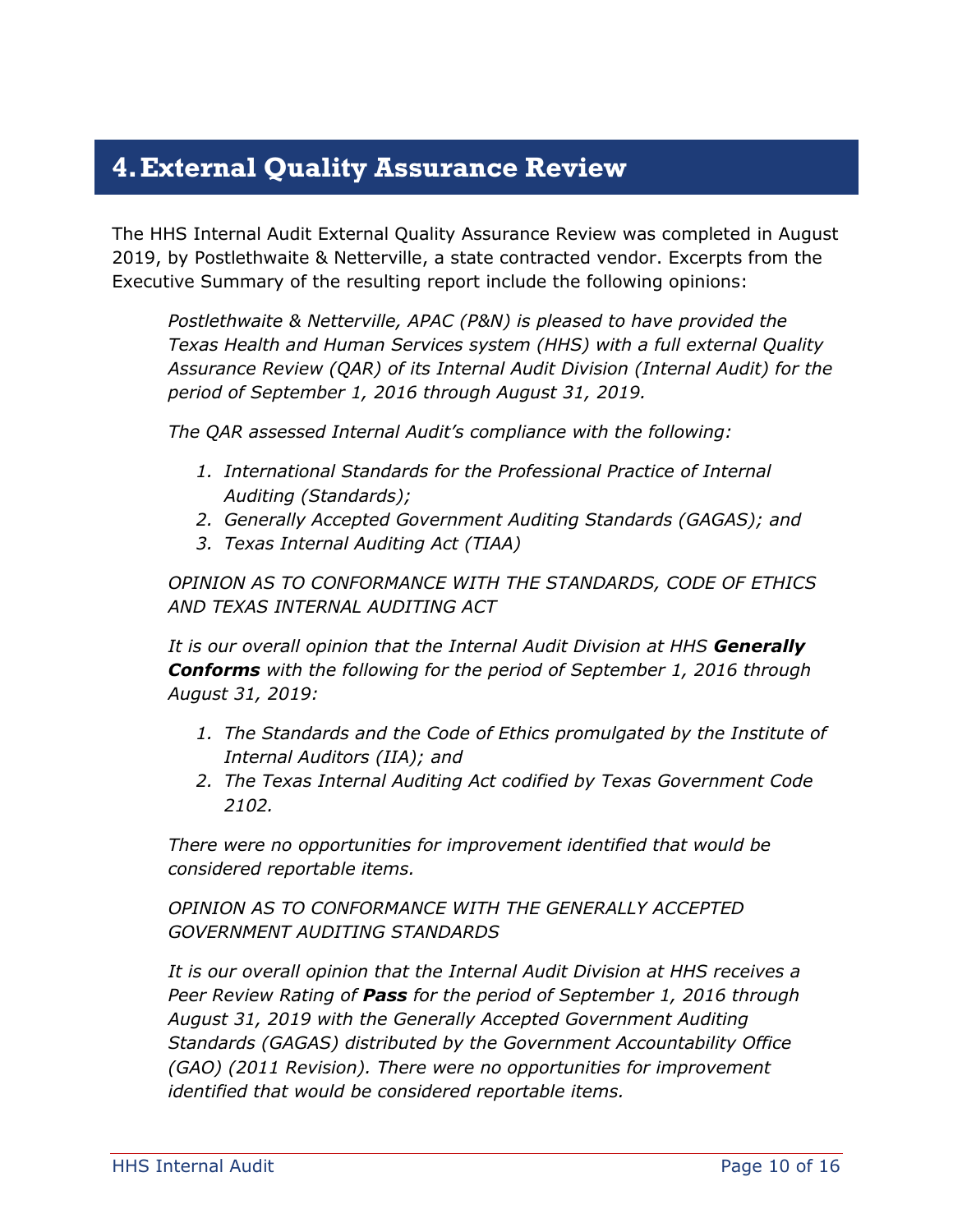# <span id="page-12-0"></span>**5.Internal Audit Plan for Fiscal Year 2021**

The audit plan below includes 24 total audits (11 carried over from fiscal year 2020) and will be added to throughout the year based on risk and agency needs. In addition, HHS Internal Audit staff will conduct verification work on recommendations reported by management as implemented and address management requests as possible. The Fiscal Year 2021 Internal Audit Plan was approved by the HHS Executive Commissioner on September 4, 2020.

## <span id="page-12-1"></span>**Projects**

| <b>Health and Human Services System</b>                                             | <b>Budget</b><br>(Hours) |
|-------------------------------------------------------------------------------------|--------------------------|
| IT Preparedness for Malware Threats and Malicious Software                          | 300                      |
| <b>Procurement Cards</b>                                                            | 2,500                    |
| Texas Administrative Code, Chapter 202 Requirements                                 | 2,000                    |
| <b>Information Technology Infrastructure</b>                                        | 2,500                    |
| Centralized Accounting and Payroll/Personnel System (CAPPS)<br>Procurement Scoring* | 2,500                    |
| Select Contracts*                                                                   | 2,500                    |
|                                                                                     |                          |
| <b>Health and Human Services Commission</b>                                         | <b>Budget</b><br>(Hours) |
| <b>Contract Expenditures</b>                                                        | 200                      |
| Data Use Agreements                                                                 | 200                      |
| <b>Office of Civil Rights</b>                                                       | 1,700                    |
| Office of Inspector General's Benefits Program Integrity                            | 100                      |
| Rate Analysis - School Health and Related Services (SHARS)                          | 1,000                    |
| Access and Eligibility Services' Community Access                                   | 1,000                    |
| C-061 External Data Sharing Compliance                                              | 1,500                    |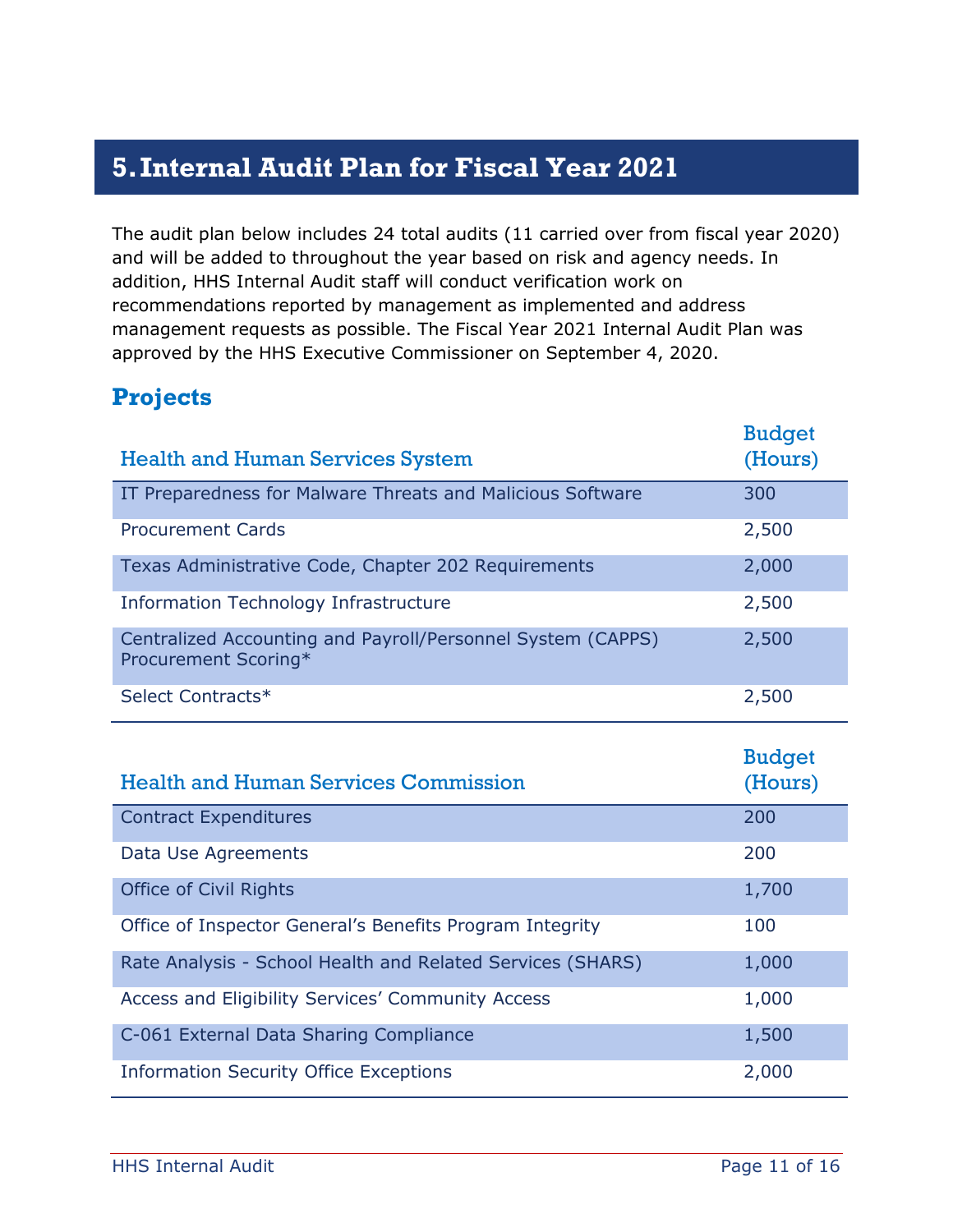| <b>Health and Human Services Commission</b>                                   | <b>Budget</b><br>(Hours) |
|-------------------------------------------------------------------------------|--------------------------|
| <b>Healthcare Regulation</b>                                                  | 2,500                    |
| Women's Infant, and Children's Program (WIC)*                                 | 2,000                    |
| State Plan for Independent Living*                                            | 2,000                    |
| Premiums Payable System                                                       | 2,500                    |
| Adult Mental Health and Crisis Services*                                      | 2,500                    |
| Utilization Review*                                                           | 2,500                    |
| Provider Finance (formerly Rate Analysis) - Hospital Supplemental<br>Payments | 2,500                    |
|                                                                               | <b>Budget</b>            |

| <b>Department of State Health Services</b>                  | ------<br>(Hours) |
|-------------------------------------------------------------|-------------------|
| <b>Consumer Protection-Business Filing and Verification</b> | 2,000             |
| <b>DSHS Pharmacy</b>                                        | 2,500             |
| Texas HIV Medication Program (TMHP)                         | 2,500             |

Projects with a "\*" indicate projects that will address contract management and other requirements. None of the projects included in the Fiscal Year 2021 Internal Audit Plan specifically address benefits proportionality, expenditure transfers, capital budget controls, or any other limitation or restriction in the General Appropriations Act.

## <span id="page-13-0"></span>**High Risks Unaddressed by Plan**

The following business processes were ranked as "high risk" but not included in the Fiscal Year 2021 Internal Audit Plan either due to recent audit activity, management priorities, or resource limitations:

#### **Health and Human Services Commission**

| <b>Business Area</b>                  | <b>Auditable Unit</b>            |
|---------------------------------------|----------------------------------|
| <b>State Supported Living Centers</b> | Programs                         |
|                                       | • Quality Assurance              |
|                                       | • State Supported Living Centers |
|                                       | (recently audited)               |
|                                       |                                  |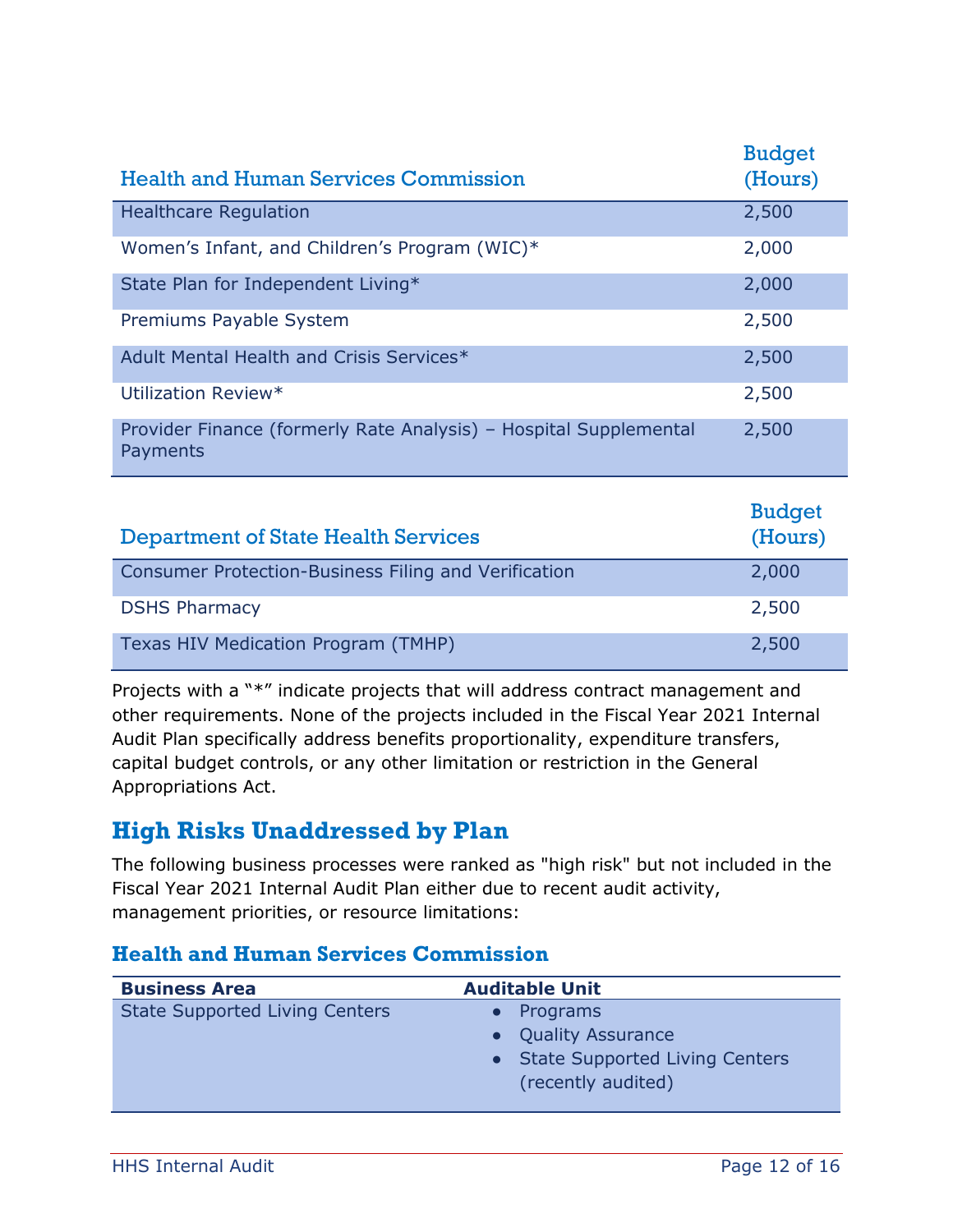| <b>Business Area</b>              | <b>Auditable Unit</b>                                                                                     |
|-----------------------------------|-----------------------------------------------------------------------------------------------------------|
| <b>State Hospitals</b>            | • State Hospitals                                                                                         |
| <b>Behavioral Health Services</b> | Substance Abuse (recently audited)<br>• Texas Targeted Opioid Response<br>(TTOR) Children's Mental Health |
| <b>Regulatory Services</b>        | • Long Term Care Regulation<br>• Child Care Regulation (recently<br>audited)                              |

#### **Department of State Health Services**

| <b>Business Area</b>                 | <b>Auditable Unit</b>                         |
|--------------------------------------|-----------------------------------------------|
| Regional and Local Health Operations | Health Emergency Preparedness and<br>Response |
| Program Operations                   | <b>Contract Management</b>                    |

## <span id="page-14-0"></span>**Risk Assessment Methodology**

To facilitate more timely response to shifting risks, HHS Internal Audit has implemented a continuous risk assessment process and plans to update the audit plan as needed throughout the fiscal year. The process description for audit plan approval follows:

**1. Define the audit universe.** Develop a comprehensive list of "auditable units" (i.e., program areas/units, activities, processes, etc.). This includes an ongoing review of organizational charts, agency reports, and the Health and Human Services Commission and Department of State Health Services Strategic Plans. Criteria for selecting "auditable units" includes: level of contribution to HHS Goals and Strategies, the magnitude of impact on the organization, the level of importance to justify the cost of control, and the efficiency in minimizing auditable units when possible.

**Select and weight risk factors.** Risk factors are specific and identifiable sources of uncertainty or potential negative consequences. Risk is inherent to every auditable unit -what varies among units is the degree or level of risk. Level of risk is determined by the extent of impact to the agency as a whole, should the specific risk occur. Risk factors are selected by consideration of current issues by the Director of Internal Audit and Compliance. Contract processes and monitoring agency contracts related to Texas Government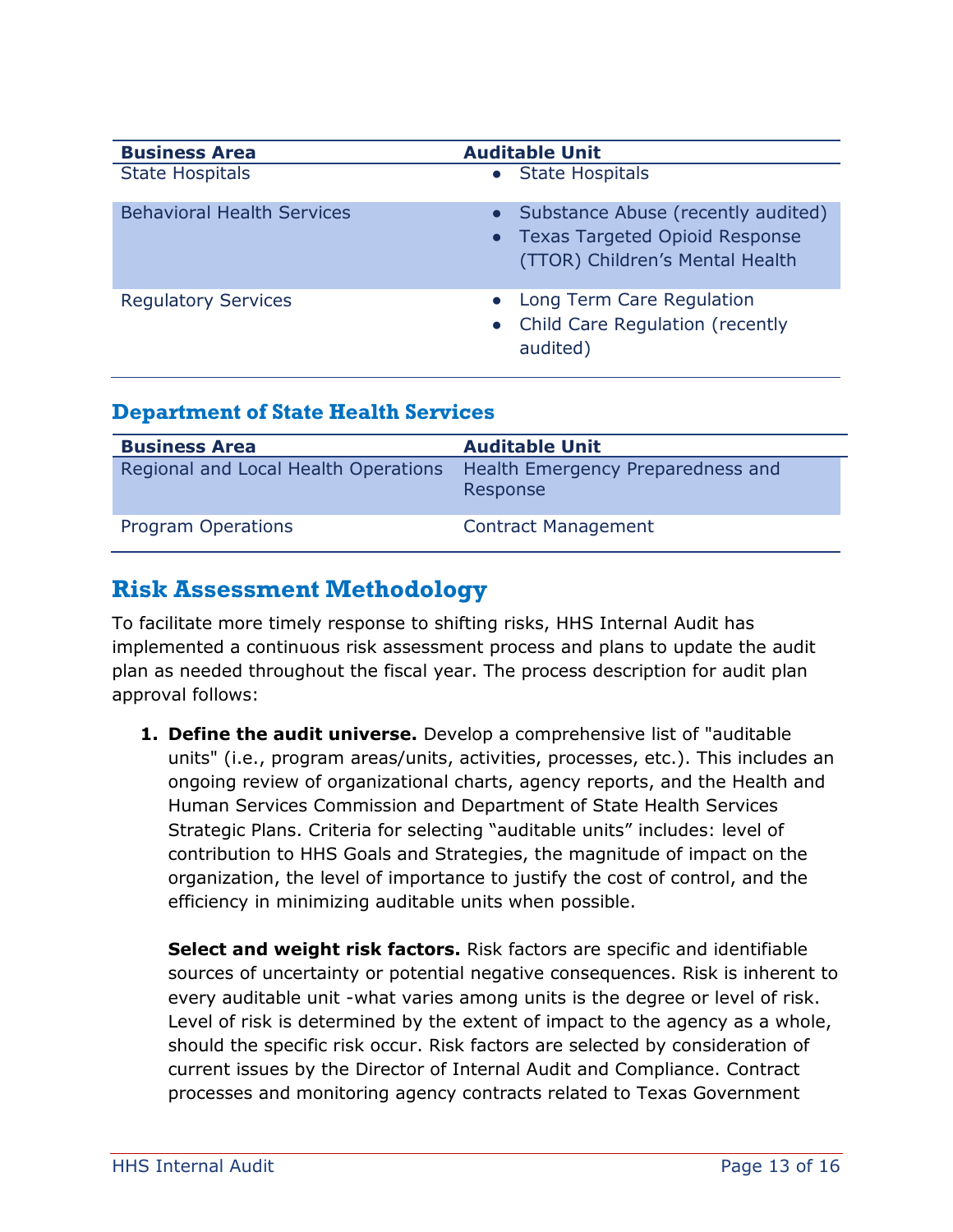Code, Section 2102.005(b) are considered as part of the custom risk factors used to assess all auditable units.

- 2. In addition, HHS Internal Audit **staff assesses risk on five additional risk factors** based on the Committee of Sponsoring Organizations' (COSO) Internal Control Framework:
	- Control Environment
	- Assessing Risk
	- Control Activities
	- Information and Communication
	- Monitoring Activities

Texas Administrative Code, Section 202 (TAC 202) risks are assessed (when applicable) within the Information and Communication factor and are also considered within individual project risk assessments. Additionally, a TAC 202 Audit will be conducted by HHS Internal Audit in fiscal year 2021.

#### 3. **Prioritize auditable units to assess overall risk level.**

- **Score:** HHS Internal Audit scored each auditable unit using the Internal Audit Risk Factors and Scoring Guide.
- **Additional Points:** Areas identified as of interest or concern by executive management team members or the Director of Internal Audit and Compliance received additional points at the discretion of the scoring team.
- **Rank:** Calculate based on the sum of all scores and rank all units relative to one another. Identify high, medium, and low risk areas.
- 4. **Monitoring and Updating Risk Assessment.** Information is gained and added to the risk assessment tool through routine meetings with agency management, information learned during audit work, external report and notifications, and other sources that identify risks. Risks are perpetually monitored, and the risk assessment is updated as often as needed, to address the most current risks at HHS. The audit plan is monitored and assessed routinely, and amendments are proposed as appropriate.
- 5. **Identify Areas of Audit for the Propose Fiscal Year 2021 Internal Audit Plan.** Based on available staff hours, review of audit history, input from executive management, and other factors develop a proposal for the Executive Commissioner's review and input.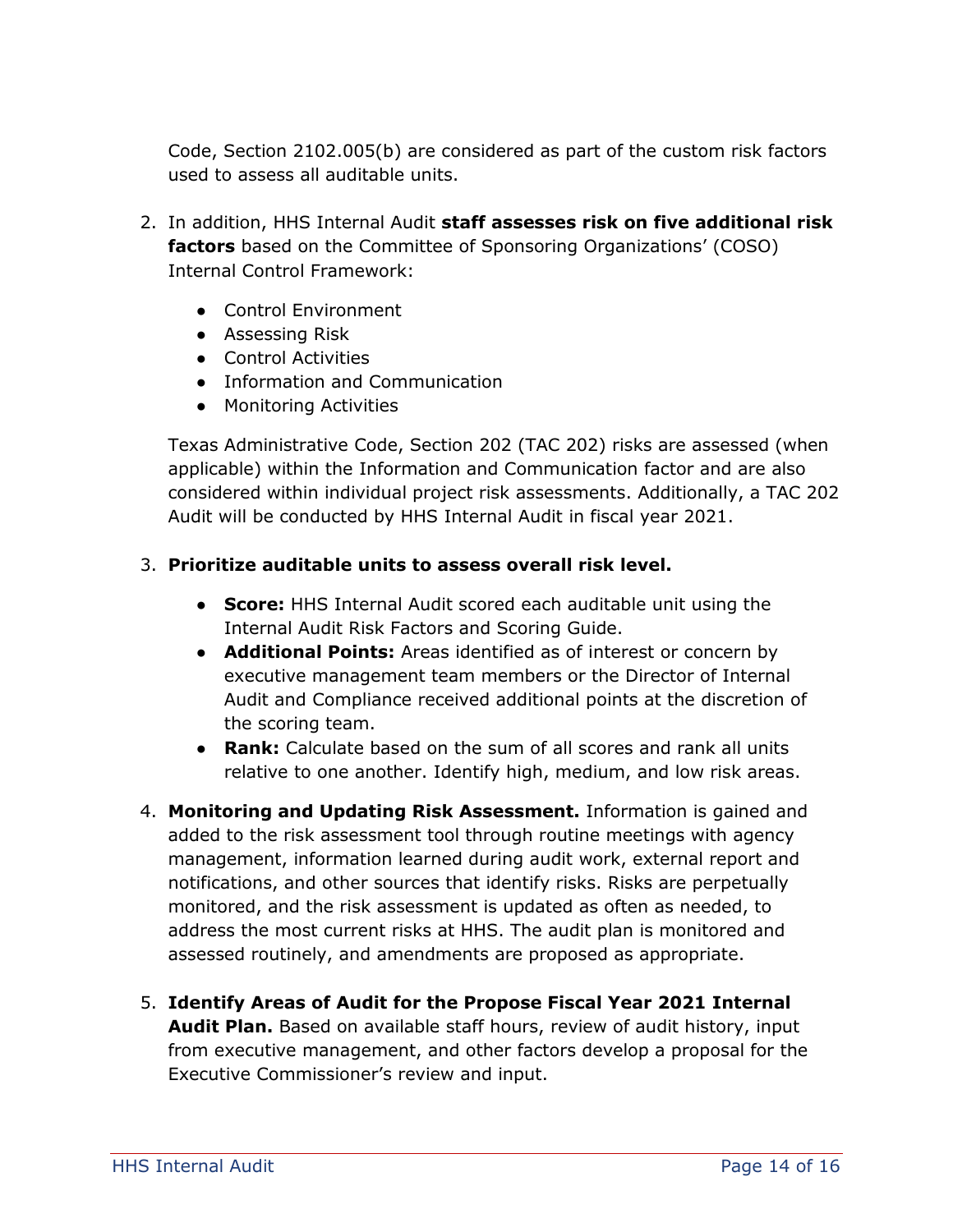# <span id="page-16-0"></span>**6.External Audit Services Procured in Fiscal Year 2020**

HHS Internal Audit included the external audit services listed in the following table within quarterly reporting to the State Auditor's Office:

| <b>Description</b>                                                                                                                                       | Q <sub>1</sub>          | Q <sub>2</sub>          | Q <sub>3</sub>          | Q <sub>4</sub>     |
|----------------------------------------------------------------------------------------------------------------------------------------------------------|-------------------------|-------------------------|-------------------------|--------------------|
| <b>Audits of Medicaid Providers</b>                                                                                                                      | $\overline{\mathsf{x}}$ | $\overline{\mathsf{x}}$ | $\overline{\mathsf{x}}$ | $\mathsf{x}$       |
| Document Processing Services Financial Audit                                                                                                             | $\mathsf{x}$            | x                       | X.                      | $\mathsf{X}$       |
| Disproportionate Share Hospital and Uncompensated<br><b>Care Audit Services</b>                                                                          | $\overline{\mathsf{x}}$ | $\overline{\mathsf{x}}$ | $\overline{\mathsf{x}}$ | $\mathsf{x}$       |
| Managed Care Organization (MCO) Financial Statistical<br>Reports (FSRs)                                                                                  | X                       | X                       | X                       | $\mathsf{x}$       |
| Medical Transportation Organization - FSRs                                                                                                               | $\mathsf{x}$            | X                       | X                       | $\mathsf{X}$       |
| Texas Medicaid and Healthcare Partnership (TMHP)<br>SOC-1 Audit                                                                                          | <b>X</b>                | X                       |                         | $x^*$              |
| Electronic Health Record (EHR) Incentive Payments                                                                                                        | $\overline{\mathsf{x}}$ | $\bar{\mathsf{x}}$      | $\overline{\mathsf{x}}$ | $\bar{\mathbf{X}}$ |
| Vendor Drug SOC-1 Audit                                                                                                                                  | $\mathsf{x}$            | X.                      |                         | $x^*$              |
| Related Party Administrative Testing                                                                                                                     | $\mathsf{x}$            | $\mathsf{x}$            | $\overline{\mathsf{x}}$ | $\mathsf{X}$       |
| NorthgateArinso Retrospective Cost Settlement Audit                                                                                                      | $\mathsf{x}$            | X.                      |                         |                    |
| Delivery System Reform Incentive Payments                                                                                                                | $\mathsf{x}$            | X.                      | X                       | $\mathsf{x}$       |
| Eligibility Support Services program (ESS), Children's<br>Health Insurance Program (CHIP), and Enrollment<br>Broker Retrospective Cost Settlement Audits | X                       | X.                      | <b>X</b>                | $\mathsf{x}$       |
| <b>MCO Performance Audits</b>                                                                                                                            | $\mathsf{x}$            | $\overline{\mathsf{x}}$ | $\overline{\mathsf{x}}$ |                    |
| Vendor Drug Program HIPAA Audit                                                                                                                          | $\mathsf{x}$            | X.                      |                         |                    |
| TMHP - Retrospective Cost Settlement Audit                                                                                                               | $\mathsf{x}$            | $\mathsf{x}$            | $\bar{\mathbf{x}}$      |                    |
| Medicaid Recovery Audit Contractor (RAC)                                                                                                                 | X                       | X.                      | <b>X</b>                | <b>X</b>           |
| <b>MCO Self-Reported Data</b>                                                                                                                            |                         | X                       | $\mathsf{x}$            | $\mathsf{x}$       |
| Audit of Vendor Drug Program Drug Rebate Analysis<br>and Management System (DRAMS)                                                                       |                         | X                       | x                       | $\mathsf{x}$       |

\*Delegations were obtained in September 2020 after fourth quarter report was submitted.